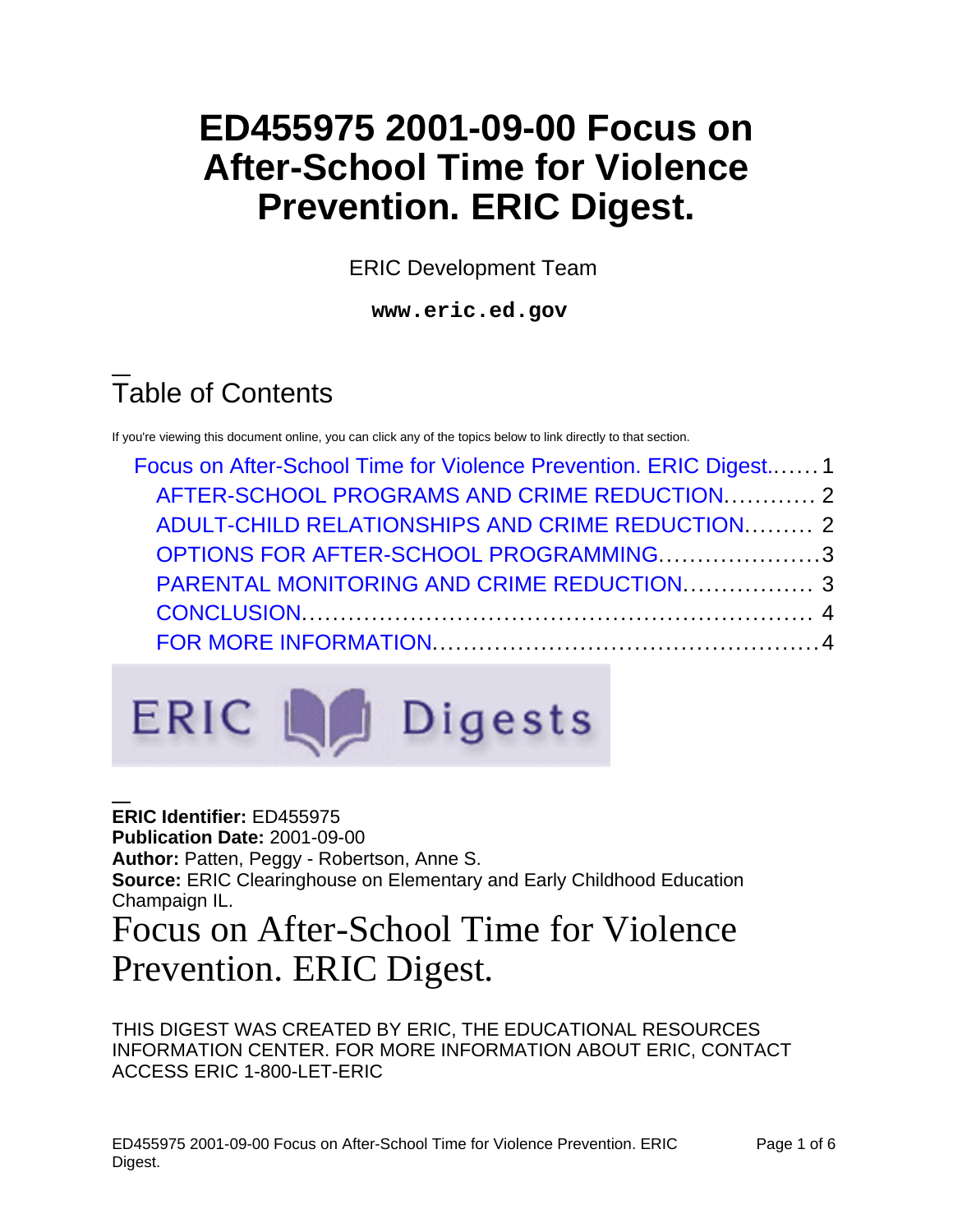An estimated eight million school-age children are home alone after school (U.S. Department of Education, 2001). These are the hours when violent juvenile crime peaks and when youth are most likely to experiment with alcohol, tobacco, drugs, and sex (Snyder & Sickmund, 1999). Although many older children care for themselves after school for an hour or two until a parent comes home, research suggests that some of these children are at risk for poor grades and risky behavior (Pettit et al., 1997, p. 517; National Institute on Out-of-School Time, 2001, p. 2; Dwyer, et al., 1990). This Digest discusses the role of after-school programs, adult-child relationships, and parental monitoring in violence prevention for middle and high school youth.

### <span id="page-1-0"></span>AFTER-SCHOOL PROGRAMS AND CRIME REDUCTION

After-school programs help to reduce juvenile crime and violence because they offer alternative activities for children and youth during their out-of-school time. Several studies support the hypothesis that participation in youth development programs decreases involvement in unhealthy and high-risk activities (Quinn, 1999, pp. 111-112). Fight Crime: Invest in Kids, a national organization of police chiefs, sheriffs, police association presidents, prosecutors, and crime survivors, draws on outcome data from high-quality youth development programs to encourage public investment in high-quality after-school and summer programs for youth. This anti-crime organization reports that high-quality youth development programs provide "responsible adult supervision, constructive activities, and insulation from deleterious pressure from peers and older children during high-risk hours" (Fox & Newman, 1997, p. 4).

#### <span id="page-1-1"></span>ADULT-CHILD RELATIONSHIPS AND CRIME REDUCTION

In addition to helping youth make constructive use of after-school hours, after-school programs provide teens with opportunities to develop caring relationships with adults. Supportive adult-child relationships are a central component of high-quality after-school programs (Roth et al., 1998, pp. 435-436). Research on resilience (often defined as the ability to face, overcome, and be strengthened by adversity) in children identifies "protective factors" in the family, school, and community environments that can help reverse or minimize what otherwise might be poor outcomes for children (Bushweller, 1995). Caring and supportive relationships are cited as a critical protective factor for youth (Masten & Coatsworth, 1998).

Other research has found similar effects of constructive adult-child relationships. In surveys of more than 100,000 youth in 200 communities, the SEARCH Institute found that high-quality relationships with parents and other adults, accompanied by constructive uses of time, are critical for healthy youth development. Relationships were among the 40 critical factors, or "assets," identified by SEARCH in its surveys, that appeared to help prevent risky behaviors among youth (Benson et al., 1998;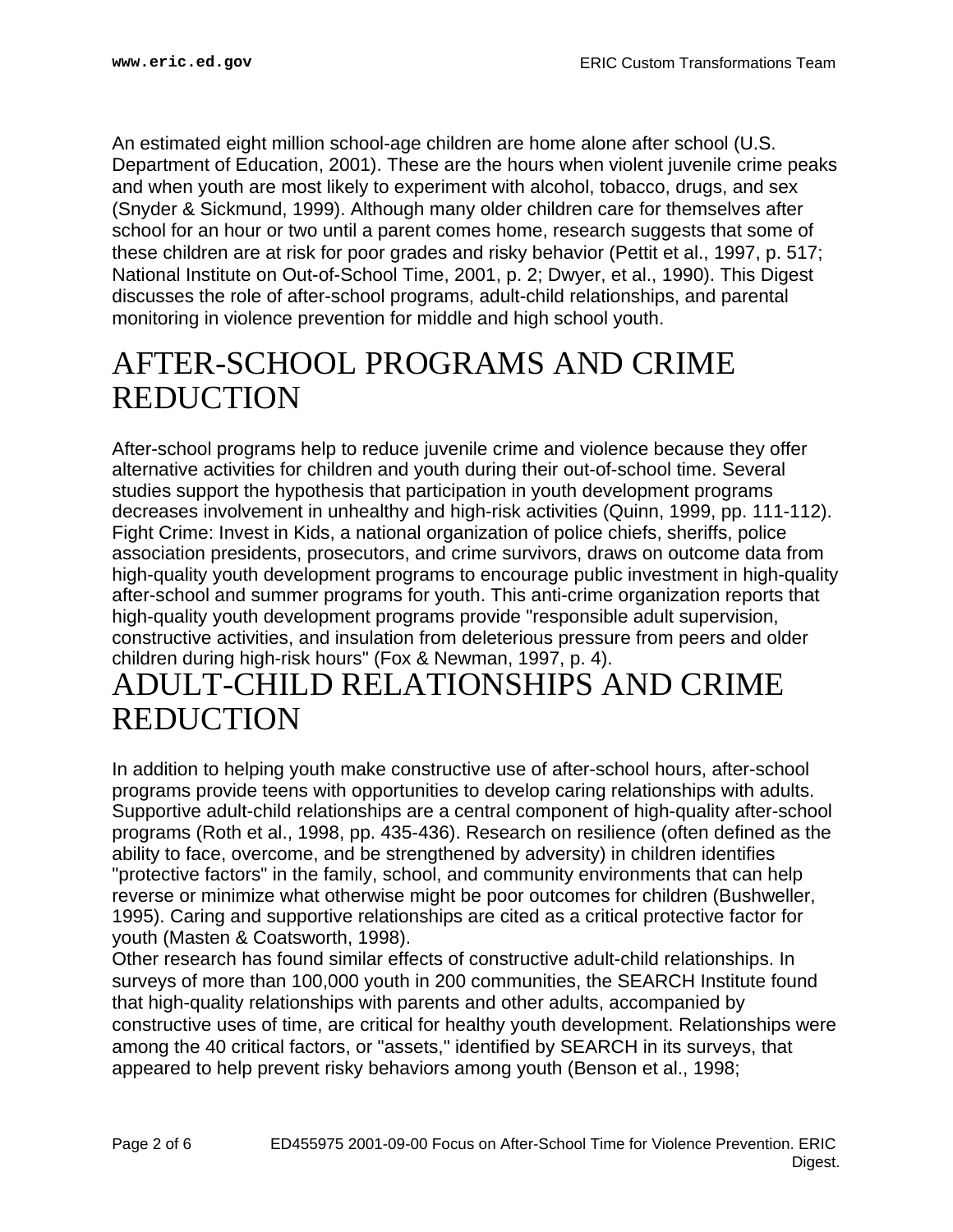Roehlkepartain, 1998). A study of Chicago neighborhoods also showed benefits of reduced overall violence, even in poor neighborhoods, when community residents increased their level of positive involvement with children (Sampson & Morenoff, 1997).

## <span id="page-2-0"></span>OPTIONS FOR AFTER-SCHOOL PROGRAMMING

After-school programming can range from a group of teens hanging out at a friend's house and playing basketball when a parent or other responsible adult is home, to more formal after-school activities, including "drop-in" programs that are provided by community organizations, licensed programs with highly structured curricula offered through schools, and neighborhood programs that integrate school and community resources (Gootman, 2000). Increased federal support for after-school programs through the U.S. Department of Education's 21st Century Community Learning Centers initiative has greatly expanded the number of after-school programs in public school settings around the country (U.S. Department of Education, 2001).

After-school programs for youth are sponsored by a diverse array of organizations and may be difficult for parents to find. Public libraries, YMCAs, Boys and Girls Clubs, and local child care resource and referral agencies (CCR&Rs) can help parents find after-school options in their community. CCR&Rs also often have information on how to know when a child is ready for self-care and can suggest resources to prepare a child to be on his or her own. To find local CCR&Rs, parents can call Child Care Aware at 1-800-424-2246.

### <span id="page-2-1"></span>PARENTAL MONITORING AND CRIME REDUCTION

Despite the potential benefits of after-school programs, there are many reasons why parents do not use them. Programs may be unavailable, unaffordable, or of poor quality (Larner et al., 1999). Older children and young teens may refuse to attend programs that resemble child care. Parents may feel uncertain about how much freedom is appropriate for children and youth who are beyond the traditional child care years. The Research Institute on Addictions suggests that children raised in a family that is emotionally supportive and that actively monitors its children will have lower levels of problem behaviors (Barnes, 1995, p. 1). High levels of parental monitoring-defined as "parents' knowledge of their child's whereabouts, activities, and friends" (Jacobson & Crockett, 2000, p. 66)-are associated with greater academic achievement, lower levels of depression, lower levels of antisocial or delinquent behavior, and lower levels of sexual behavior (Jacobson & Crockett, 2000, p. 90). In situations where older children are home alone, studies indicate that when parental monitoring is provided, children in self-care are less likely to participate in risk-taking behaviors (Roth & Brooks-Gunn, 2000, p. 6). Parental monitoring does not mean that parents have to be a constant physical presence in their child's world. Consistent, firm control and monitoring can occur from a distance (Roth & Brooks-Gunn, 2000, p. 6). If older children are at home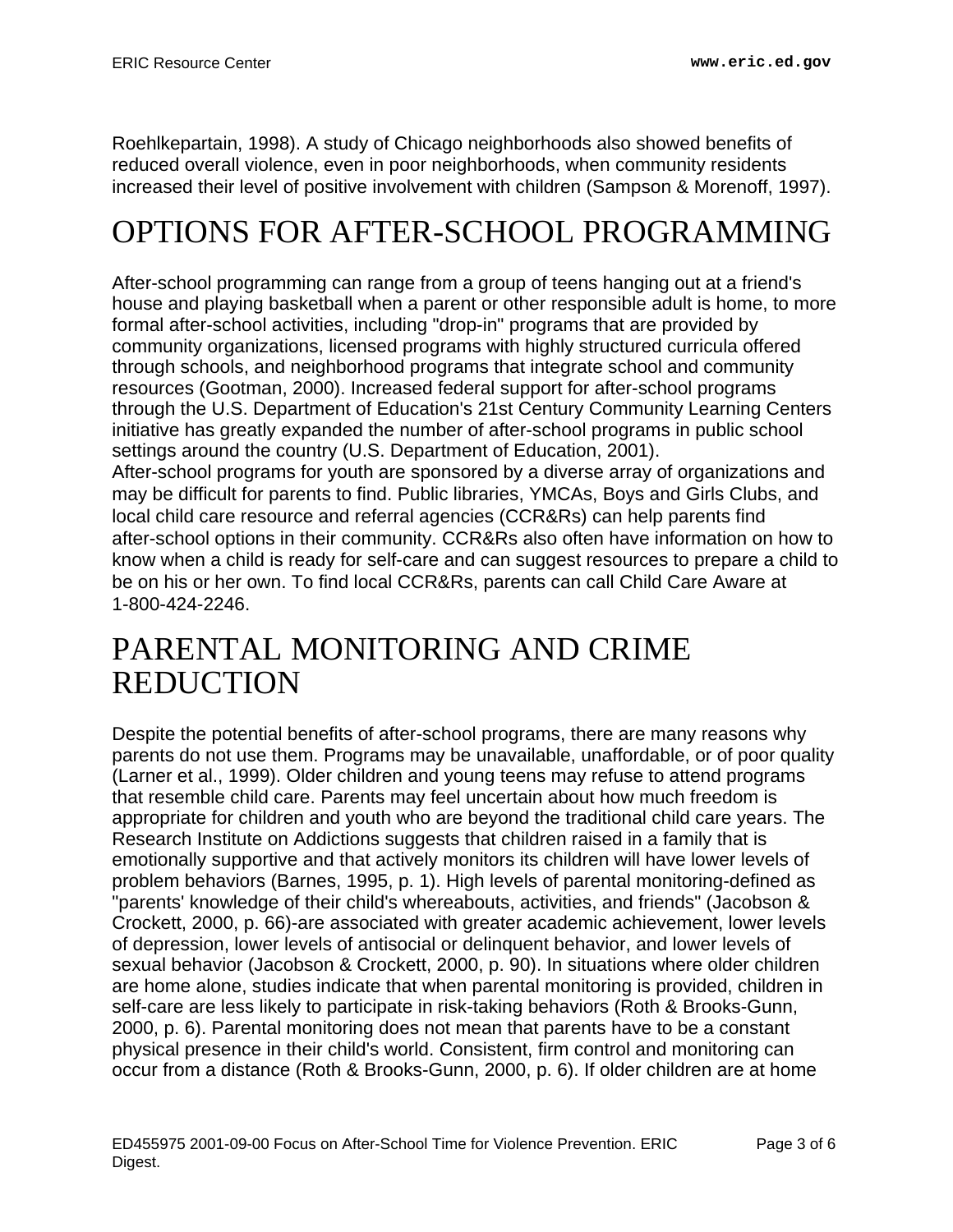alone after school, it is important that a parent is available to provide remote supervision with phone calls or regular discussions of after-school plans (Steinberg & Levine, 1997). Although middle and high school youth may think they are autonomous and rebel at times against parental monitoring, parents remain responsible for supervising their teenagers (Roth & Brooks-Gunn, 2000, p. 6). In a series of group interviews commissioned by the Carnegie Council on Adolescent Development, young people reported wanting safe places to be with caring adults and other young people (Quinn, 1999, p. 97). This preference for "learning, growth, structure, and safety" was also voiced by 800 teens in the Community Counts Project, a study of 120 youth-based organizations in 34 cities (DeAngelis, 2001, p. 61).

### <span id="page-3-0"></span>**CONCLUSION**

After-school hours are prime times for youth to be victims or perpetrators of juvenile crime and to experiment with health-compromising behaviors such as tobacco, alcohol, and marijuana use, and early sexual activity (Snyder & Sickmund, 1999; Fox & Newman, 1997). Supervised after-school programs can reduce juvenile crime and involvement in risk-taking behaviors by providing youth with constructive activities and opportunities to develop healthy relationships with adults. It is especially helpful when parents remain psychologically available to monitor their teenagers' activities and friends even when older youth are ready to be home alone after school hours (Jacobson & Crockett, 2000). Beneath the cool veneer of many adolescents is the need to feel connected to and cared about by their parents and other significant adults. Research supports the effectiveness of these strategies in protecting middle and high school youth from risk and from harm (Roth & Brooks-Gunn, 2000).

### <span id="page-3-1"></span>FOR MORE INFORMATION

Barnes, G. (1995). Parents can help prevent teen alcohol, drug use. Support, monitoring key to prevention, study finds. RESEARCH IN BRIEF [Online]. Available: http://www.ria.org/ summaries/rib/rib955.html.

Benson, P. L., Galbraith, J., & Espeland, P. (1998). WHAT KIDS NEED TO SUCCEED: PROVEN, PRACTICAL WAYS TO RAISE GOOD KIDS. Minneapolis, MN: Free Spirit. ED 423 076.

Bushweller, K. (1995). The resilient child. AMERICAN SCHOOL BOARD JOURNAL, 182(5), 18-23. EJ 502 924.

DeAngelis, T. (2001). What makes a good afterschool program? MONITOR ON PSYCHOLOGY, 32(3), 60-62.

Dwyer, K. M., Richardson, J. L., Danley, K. L., Hansen, W. B., Sussman, S. Y., Brannon, B., Dent, C. W., Johnson, C. A., & Flay, B. R. (1990). Characteristics of eighth-grade students who initiate self-care in elementary and junior high school. PEDIATRICS, 86(3), 448-454.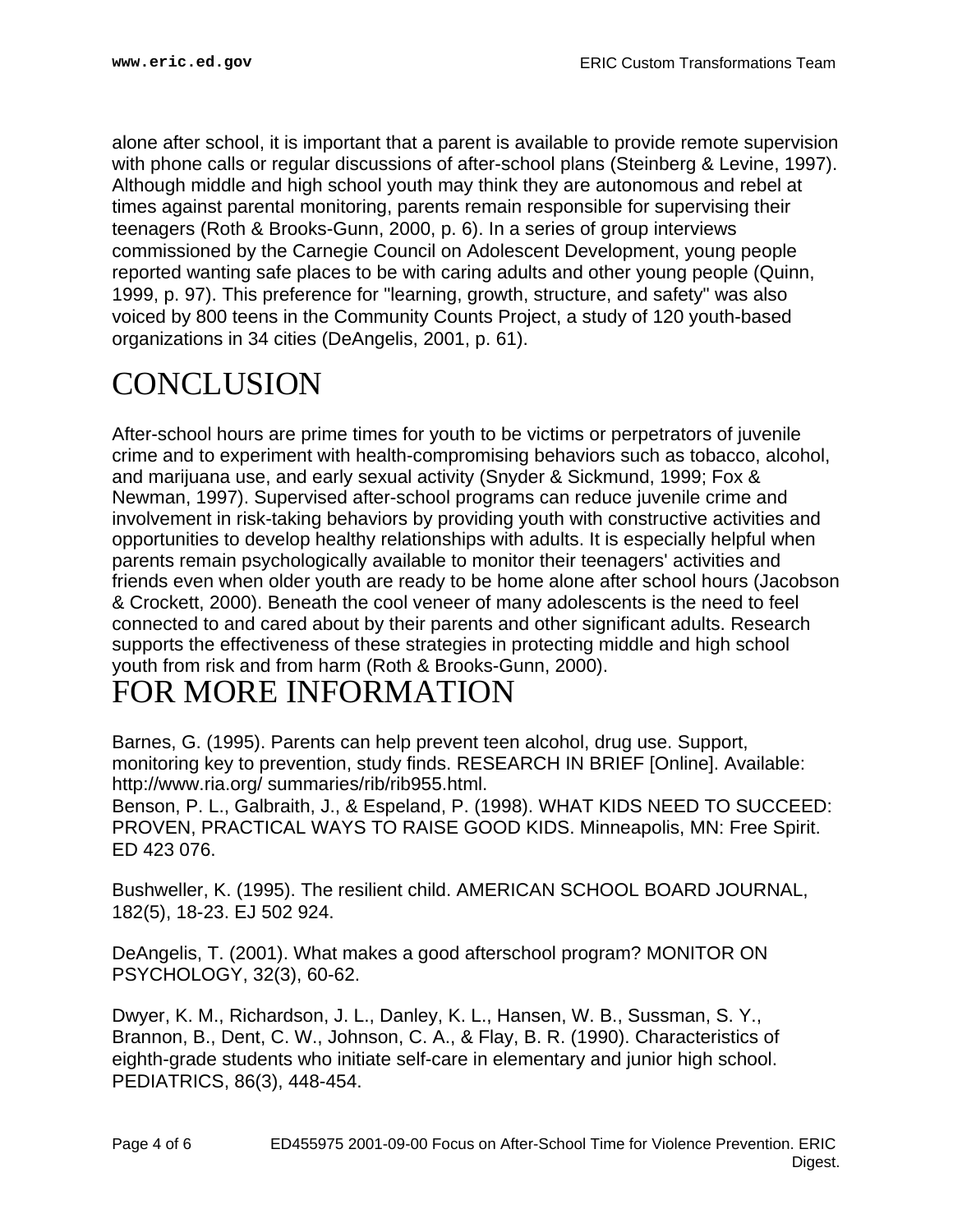Fox, J. A., & Newman, S. A. (1997). AFTER-SCHOOL CRIME OR AFTER-SCHOOL PROGRAMS: TUNING INTO THE PRIME TIME FOR VIOLENT JUVENILE CRIME AND IMPLICATIONS FOR NATIONAL POLICY. A REPORT TO THE UNITED STATES ATTORNEY GENERAL. Washington, DC: Fight Crime: Invest in Kids. ED 412 319.

Gootman, J. A. (Ed.). (2000). AFTER-SCHOOL PROGRAMS TO PROMOTE CHILD AND ADOLESCENT DEVELOPMENT: SUMMARY OF A WORKSHOP. Washington, DC: National Academy. ED 446 849.

Jacobson, K. C., & Crockett, L. J. (2000). Parental monitoring and adolescent adjustment: An ecological perspective. JOURNAL OF RESEARCH ON ADOLESCENCE, 10(1), 65-97. EJ 599 939.

Larner, M. B., Zippiroli, L., & Behrman, R. E. (1999). When school is out: Analysis and recommendations. FUTURE OF CHILDREN, 9(2), 4-20. EJ 600 557.

Masten, A. S., & Coatsworth, D. J. (1998). The development of competence in favorable and unfavorable environments. AMERICAN PSYCHOLOGIST, 53(2), 205-220.

National Institute on Out-of-School Time. (2001). FACT SHEET ON SCHOOL-AGE CHILDREN'S OUT-OF-SCHOOL TIME [Online]. Available: http://www.wellesley.edu/WCW/CRW/SAC/factsht.html.

Pettit, G. S., Laird, R. D., Dodge, K. A., & Bates, J. E. (1997). Patterns of after-school care in middle childhood: Risk factors and developmental outcomes. MERRILL-PALMER QUARTERLY, 43(3), 515-538. EJ 554 329.

Quinn, J. (1999). Where need meets opportunity: Youth development programs for early teens. FUTURE OF CHILDREN, 9(2), 96-116. EJ 600 565.

Roehlkepartain, E. C. (1998). Building assets in congregations. Minneapolis, MN: SEARCH Institute.

Roth, J., & Brooks-Gunn, J. (2000). What do adolescents need for healthy development? Implications for youth policy. SOCIAL POLICY REPORT, 14(1), 3-19.

Roth, J., Brooks-Gunn, J., Murray, L., & Foster, W. (1998). Promoting healthy adolescents: Synthesis of youth development program evaluations. JOURNAL OF RESEARCH ON ADOLESCENCE, 8(4), 423-459. EJ 576 149.

Sampson, R. J., & Morenoff, J. D. (1997). Ecological perspectives on the neighborhood context of urban poverty: Past and present. In J. Brooks-Gunn, G. J. Duncan, & J. L. Aber (Eds.), NEIGHBORHOOD POVERTY: VOL. 2. POLICY IMPLICATIONS IN STUDYING NEIGHBORHOODS (pp. 1-22). New York: Russell Sage. ED 427 120.